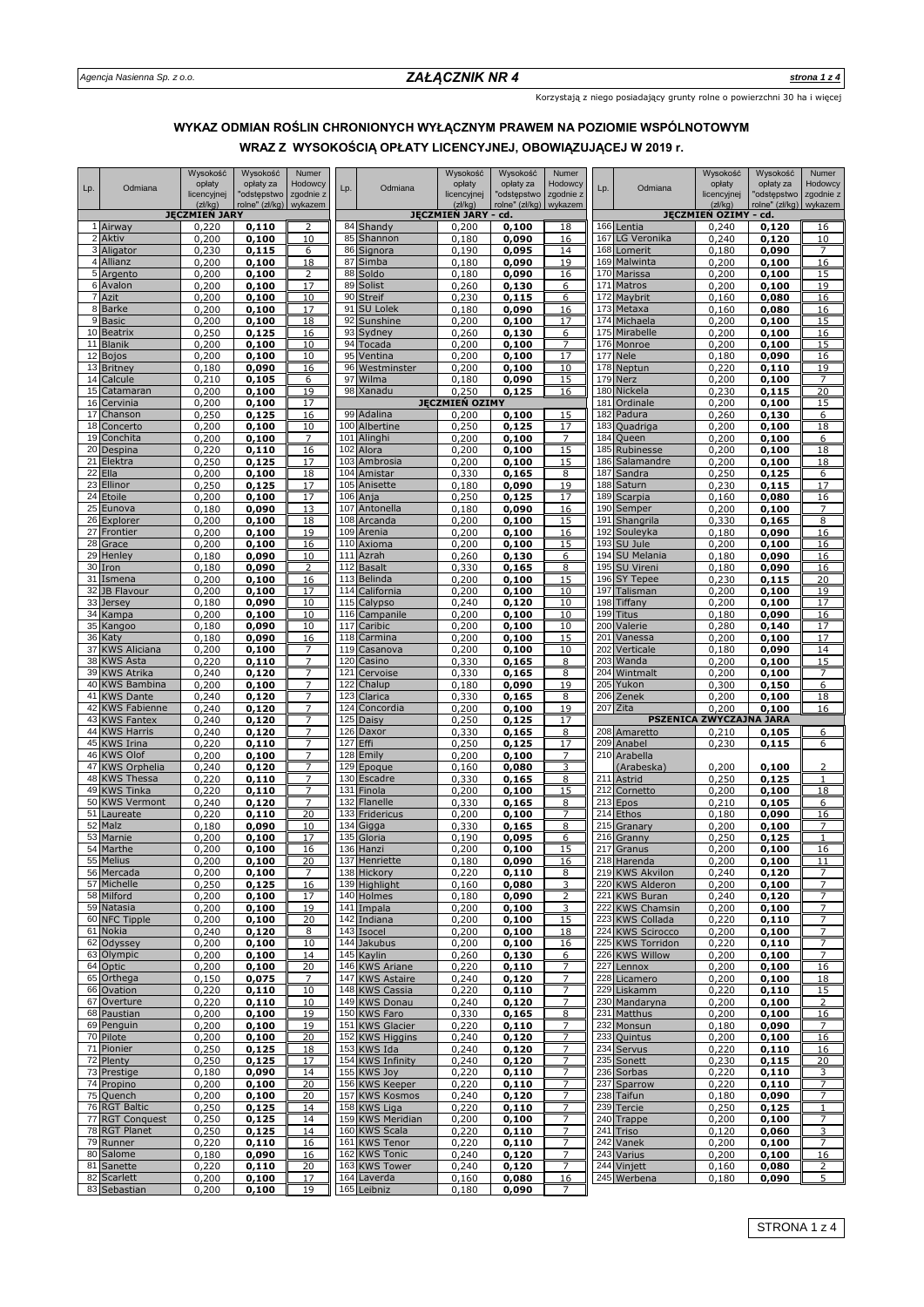# *Agencja Nasienna Sp. z o.o. ZAŁĄCZNIK NR 4 - ciąg dalszy*

*strona 2 z 4*

|            |                                | Wysokość                          | Wysokość                 | Numer                |            |                                        | Wysokość              | Wysokość                 | Numer                |            |                                                  | Wysokość              | Wysokość                 | Numer                |
|------------|--------------------------------|-----------------------------------|--------------------------|----------------------|------------|----------------------------------------|-----------------------|--------------------------|----------------------|------------|--------------------------------------------------|-----------------------|--------------------------|----------------------|
| Lp.        | Odmiana                        | opłaty<br>licencyjnej             | opłaty za<br>"odstępstwo | Hodowcy<br>zgodnie z | Lp.        | Odmiana                                | opłaty<br>licencyjnej | opłaty za<br>"odstępstwo | Hodowcy<br>zgodnie z | Lp.        | Odmiana                                          | opłaty<br>licencyjnej | opłaty za<br>"odstępstwo | Hodowcy<br>zgodnie z |
|            |                                | (zk/kg)                           | rolne" (zł/kg)           | wykazem              |            |                                        | (zk/kg)               | rolne" (zł/kg)           | wykazem              |            |                                                  | (zk/kg)               | rolne" (zł/kg)           | wykazem              |
|            | 246 Achim                      | PSZENICA ZWYCZAJNA OZIMA<br>0,240 | 0,120                    | 16                   | 329        | PSZENICA ZWYCZAJNA OZIMA - cd<br>Etana | 0,220                 | 0,110                    |                      | 410        | PSZENICA ZWYCZAJNA OZIMA - cd<br><b>KWS Pius</b> | 0,200                 | 0,100                    |                      |
|            | 247 Activus                    | 0,250                             | 0,125                    | 15                   | 330        | Etela                                  | 0,200                 | 0,100                    | 10                   | 411        | <b>KWS Santiago</b>                              | 0.220                 | 0,110                    | 7                    |
|            | 248 Adagio                     | 0,180                             | 0,090                    | 14                   | 331        | Evina                                  | 0,200                 | 0,100                    | 10                   | 412        | <b>KWS Solo</b>                                  | 0,220                 | 0,110                    | $\overline{7}$       |
|            | 249 Adamus                     | 0,250                             | 0,125                    | 15                   | 332        | Exotic                                 | 0,330                 | 0,165                    | 8                    | 413<br>414 | <b>KWS Spencer</b>                               | 0,240                 | 0,120                    | 7                    |
|            | 250 Adesso<br>251 Adhoc        | 0,250<br>0,330                    | 0,125<br>0,165           | 15<br>8              | 333<br>334 | Expo<br>Fabius                         | 0,240<br>0,220        | 0,120<br>0,110           | 15                   | 415        | Laurenzio<br>Lavantus                            | 0,250<br>0,220        | 0,125<br>0,110           | 15<br>16             |
| 252        | Advokat                        | 0,200                             | 0,100                    | 18                   | 335        | Fakir                                  | 0,230                 | 0,115                    | 20                   | 416        | Leandrus                                         | 0,240                 | 0,120                    | 16                   |
| 253        | Agil                           | 0,230                             | 0,115                    | 20                   | 336        | Famulus                                | 0,220                 | 0,110                    | 3                    | 417        | ear                                              | 0,180                 | 0,090                    | 10                   |
| 254        | Akteur<br>255 Albertus         | 0,200<br>0,250                    | 0,100<br>0,125           | 3<br>15              | 337<br>338 | Farinelli<br>Faunus                    | 0,330<br>0,250        | 0,165<br>0,125           | 8<br>15              | 418<br>419 | Leeds<br>Legenda                                 | 0,330<br>0,200        | 0,165<br>0,100           | 8<br>12              |
|            | 256 Alessio                    | 0,250                             | 0,125                    | 15                   | 339        | Faustus                                | 0,240                 | 0,120                    | 16                   | 420        | LG Imposanto                                     | 0,250                 | 0,125                    | 10                   |
|            | 257 Alexander                  | 0,200                             | 0,100                    | 18                   | 340        | Fenomen                                | 0,240                 | 0,120                    | 8                    | 421        | LG Initial                                       | 0,250                 | 0,125                    | 10                   |
|            | 258 Alicantus                  | 0,250                             | 0,125                    | 15                   | 341        | Feria                                  | 0,330                 | 0,165                    | 8                    | 422        | LG Jutta                                         | 0,240                 | 0,120                    | 10                   |
|            | 259 Altamira<br>260 Altigo     | 0,200<br>0,200                    | 0,100<br>0,100           | 10<br>10             | 342<br>343 | <b>Fidelius</b><br>Figaro              | 0,200<br>0,330        | 0,100<br>0,165           | 15<br>8              | 423<br>424 | LG Mocca<br>Lindbergh                            | 0,240<br>0,240        | 0,120<br>0,120           | 10<br>16             |
|            | 261 Amandus                    | 0,220                             | 0,110                    | 15                   | 344        | Findus                                 | 0,250                 | 0,125                    | 20                   | 425        | Linus                                            | 0,220                 | 0,110                    | 14                   |
| 262        | Amicus                         | 0,250                             | 0,125                    | 15                   | 345        | Florencia                              | 0,220                 | 0,110                    | 10                   | 426        | Lucius                                           | 0,200                 | 0,100                    | 18                   |
| 263<br>264 | Anapolis                       | 0,250                             | 0,125                    | 16                   | 346<br>347 | <b>Florus</b>                          | 0,180                 | 0,090                    | 16                   | 427<br>428 | Ludwig                                           | 0,180                 | 0,090                    | 13                   |
| 265        | Andalou<br>Angelus             | 0,330<br>0,220                    | 0,165<br>0,110           | 8<br>15              | 348        | Forblanc<br>Formacja                   | 0,330                 | 0,165                    | 8                    | 429        | Lukullus<br>Magister                             | 0,220<br>0,230        | 0,110<br>0,115           | 15<br>6              |
|            | 266 Annie                      | 0,260                             | 0,130                    | 6                    |            | (d. Antolka)                           | 0,220                 | 0,110                    | 12                   | 430        | Maradona                                         | 0,330                 | 0,165                    | 17                   |
|            | 267 Anthus                     | 0,200                             | 0,100                    | $\overline{7}$       | 349        | Forum                                  | 0,220                 | 0,110                    | 16                   | 431        | Matrix                                           | 0,200                 | 0,100                    | 3                    |
| 268        | Antonius<br>269 Apertus        | 0,250<br>0,240                    | 0,125<br>0,120           | 15<br>16             | 350<br>351 | Franz                                  | 0,240<br>0,220        | 0,120<br>0,110           | 16                   | 432<br>433 | Maurizio<br>Meister                              | 0,250                 | 0,125<br>0,100           | 15<br>14             |
|            | 270 Apostel                    | 0,260                             | 0,130                    | 6                    | 352        | Frisky<br>Fulvio                       | 0,250                 | 0,125                    | 10<br>15             | 434        | Memory                                           | 0,200<br>0,220        | 0,110                    | 18                   |
|            | 271 Arezzo                     | 0,200                             | 0,100                    | 14                   | 353        | Galerist                               | 0,250                 | 0,125                    | 20                   | 435        | Messino                                          | 0,250                 | 0,125                    | 15                   |
|            | 272 Argument                   | 0,300                             | 0,150                    | 6                    | 354        | Gallio                                 | 0,250                 | 0,125                    | 15                   | 436        | Midas                                            | 0,250                 | 0,125                    | 15                   |
|            | 273 Arkadia<br>274 Arkeos      | 0,200<br>0,240                    | 0,100<br>0,120           | 10                   | 355<br>356 | Gallus<br>Gaudio                       | 0,250<br>0,220        | 0,125<br>0,110           | 15<br>15             | 437<br>438 | Mirastar<br>Moschus                              | 0,250<br>0,300        | 0,125<br>0,150           | 15<br>6              |
|            | 275 Arktis                     | 0,220                             | 0,110                    | 3                    | 357        | Genius                                 | 0,220                 | 0,110                    | 16                   | 439        | Mulan                                            | 0,180                 | 0,090                    | 16                   |
|            | 276 Arminius                   | 0,250                             | 0,125                    | 15                   | 358        | Golem                                  | 0,200                 | 0,100                    | 14                   | 440        | Nelson                                           | 0,250                 | 0,125                    | $\mathbf{1}$         |
|            | 277 Arnold                     | 0,250                             | 0,125                    | 15                   | 359        | Gordian                                | 0,190                 | 0,095                    | 20                   | 441        | Nevio                                            | 0,250                 | 0,125                    | 15                   |
|            | 278 Artist<br>279 Ascott       | 0,220<br>0,220                    | 0,110<br>0,110           | 3<br>10              | 360<br>361 | Gourmet<br>Grafton                     | 0,200<br>0,200        | 0,100<br>0,100           | 18                   | 442<br>443 | Nikol<br>Nordkap                                 | 0,200<br>0,240        | 0,100<br>0,120           | 10<br>16             |
|            | 280 Asory                      | 0,200                             | 0,100                    | 18                   | 362        | Graindor                               | 0,200                 | 0,100                    | 10                   | 444        | Norin                                            | 0,230                 | 0,115                    | 20                   |
|            | 281 Aspekt                     | 0,240                             | 0,120                    | 3                    | 363        | Guido                                  | 0,220                 | 0,110                    | 15                   | 445        | Norway                                           | 0,260                 | 0,130                    | 6                    |
|            | 282 Astardo                    | 0,250                             | 0,125                    | 15                   | 364        | Gustav                                 | 0,225                 | 0,1125                   | 16                   | 446        | Oakley                                           | 0,200                 | 0,100                    | $\overline{7}$       |
|            | 283 Atomic<br>284 Attlass      | 0,200<br>0,230                    | 0,100<br>0,115           | 10<br>20             | 365<br>366 | Halvar<br>Henrik                       | 0,240<br>0,180        | 0,120<br>0,090           | 19<br>10             | 447<br>448 | Ohio<br>Olivin                                   | 0,220<br>0,180        | 0,110<br>0,090           | 16<br>14             |
|            | 285 Attraktion                 | 0,240                             | 0,120                    |                      | 367        | Hermann                                | 0,220                 | 0,110                    | 10                   | 449        | Opal                                             | 0,250                 | 0,125                    | 20                   |
|            | 286 Aurelius                   | 0,250                             | 0,125                    | 15                   | 368        | Hondia                                 | 0,240                 | 0,120                    | 2                    | 450        | Orcas                                            | 0,200                 | 0,100                    | 18                   |
| 287<br>288 | Avenue                         | 0,200<br>0,200                    | 0,100                    | 10<br>18             | 369<br>370 | Ibarra                                 | 0,260<br>0,220        | 0,130                    | 6<br>6               | 451<br>452 | Oxal                                             | 0,200                 | 0,100                    | 14<br>15             |
| 289        | Axioma<br>Bagou                | 0,200                             | 0,100<br>0,100           | 16                   | 371        | Impression<br>Informer                 | 0,330                 | 0,110<br>0,165           | 17                   | 453        | Pannonikus<br>Papageno                           | 0,220<br>0,210        | 0,110<br>0,105           | 6                    |
|            | 290 Balaton                    | 0,250                             | 0,125                    | 15                   | 372        | Inspiration                            | 0,230                 | 0,115                    | 17                   | 454        | Paroli                                           | 0,200                 | 0,100                    | 3                    |
|            | 291 Baletka                    | 0,200                             | 0,100                    | 14                   | 373        | Iridium                                | 0,330                 | 0,165                    | 8                    | 455        | Partner                                          | 0,200                 | 0,100                    | 18                   |
| 292<br>293 | <b>Balitus</b><br><b>Barok</b> | 0,220<br>0,230                    | 0,110<br>0,115           | 15<br>6              | 374<br>375 | Istabrag<br>Janosch                    | 0,200<br>0,220        | 0,100<br>0,110           | 10<br>16             | 456<br>457 | Patras<br>Pilgrim PZO                            | 0,220<br>5,000        | 0,110<br>2,500           | 3<br>6               |
| 294        | Barryton                       | 0,200                             | 0,100                    | 14                   | 376        | JB Asano                               | 0,230                 | 0,115                    | 17                   | 458        | Pionier                                          | 0,240                 | 0,120                    | 3                    |
| 295        | <b>Beatus</b>                  | 0,250                             | 0,125                    | 15                   | 377        | Jenga                                  | 0,200                 | 0,100                    | 16                   | 459        | Pireneo                                          | 0,250                 | 0,125                    | 15                   |
|            | 296 Benchmark                  | 0,240                             | 0,120                    | 19                   | 378        | Johnny                                 | 0,200                 | 0,100                    | 18                   | 460        | Pitbull                                          | 0,200                 | 0,100                    | 17                   |
|            | 297 Bergamo<br>298 Biscay      | 0,250<br>0,180                    | 0,125<br>0,090           | 14<br>7              | 379<br>380 | Joker<br>Josef                         | 0,220<br>0,180        | 0,110<br>0,090           | 3<br>13              | 461<br>462 | Platin<br>Porthus                                | 0,240<br>0,240        | 0,120<br>0,120           | 16<br>16             |
|            | 299 Bodycek                    | 0,200                             | 0,100                    | 14                   | 381        | Julie                                  | 0,260                 | 0.130                    | 6                    | 463        | Potenzial                                        | 0,200                 | 0,100                    | 3                    |
|            | 300 Bohemia                    | <u>0,250</u>                      | <u>0,125</u>             |                      |            | 382 Julius                             | <u>0,220</u>          | <u>0,110</u>             |                      |            | 464 Praktik                                      | 0,220                 | <u>0,110</u>             | 14                   |
|            | 301 Bombus<br>302 Bonanza      | 0,200<br>0,220                    | 0,100<br>0,110           | 18<br>16             |            | 383 Kalystar<br>384 Kepler             | 0,330<br>0,200        | 0,165<br>0,100           | 8<br>10              |            | 465 Premio<br>466 Primus                         | 0,200<br>0,180        | 0,100<br>0,090           | 14<br>3              |
|            | 303 Bosporus                   | 0,250                             | 0,125                    | 17                   |            | 385 Kerubino                           | 0,260                 | 0,130                    | 6                    |            | 467 Princeps                                     | 0,260                 | 0,130                    | 6                    |
|            | 304 Brilliant                  | 0,230                             | 0,115                    | 20                   |            | 386 Klima                              | 0,250                 | 0,125                    | 17                   |            | 468 Produzent                                    | 0,220                 | 0,110                    | 3                    |
|            | 305 Brons                      | 0,250                             | 0,125                    | 20                   |            | 387 Kodex                              | 0,200                 | 0,100                    | $\overline{7}$       |            | 469 Rainer                                       | 0,220                 | 0,110                    | 15                   |
|            | 306 Buteo<br>307 Calisol       | 0,180<br>0,330                    | 0,090<br>0,165           | 7<br>8               |            | 388 Kredo<br>389 Kris                  | 0,200<br>0,180        | 0,100<br>0,090           | 16<br>14             |            | 470 Rebell<br>471 RGT Bilanz                     | 0,250<br>0,250        | 0,125<br>0,125           | 14<br>14             |
|            | 308 CH Combin                  | 0,240                             | 0,120                    |                      |            | 390 KWS Cleveland                      | 0,220                 | 0,110                    | 7                    |            | 472 RGT Cesario                                  | 0,200                 | 0,100                    | 14                   |
|            | 309 Christoph                  | 0,250                             | 0,125                    | <u>15</u>            |            | 391 KWS Croft                          | 0,220                 | 0,110                    | $\overline{7}$       |            | 473 RGT Conversion                               | 0,250                 | 0,125                    | 14                   |
|            | 310 Colonia<br>311 Comandor    | 0,200<br>0,220                    | 0,100                    | 10<br>2              | 392        | <b>KWS Dacanto</b><br>393 KWS Dakotana | 0,200                 | 0,100                    | 7                    |            | 474 RGT Depot<br>475 RGT Forzano                 | 0,250                 | 0,125<br>0,125           | 14<br>14             |
|            | 312 Consus                     | 0,220                             | 0,110<br>0,110           | 3                    |            | (KWS Dakota)                           | 0,240                 | 0,120                    | 7                    |            | 476 RGT Kicker                                   | 0,250<br>0,200        | 0,100                    | 14                   |
|            | 313 Cordiale                   | 0,200                             | 0,100                    | $\overline{7}$       | 394        | <b>KWS Emil</b>                        | 0,240                 | 0,120                    | $\overline{7}$       |            | 477 RGT Kilimanjaro                              | 0,250                 | 0,125                    | 14                   |
|            | 314 Csiko                      | 0,250                             | 0,125                    | 15                   |            | 395 KWS Erasmus                        | 0,220                 | 0,110                    | 7                    |            | 478 RGT Metronom                                 | 0,250                 | 0,125                    | 14                   |
|            | 315 Cubus<br>316 Dagmar        | 0,200<br>0,240                    | 0,100<br>0,120           | 7<br>10              |            | 396 KWS Eternity<br>397 KWS Ferrum     | 0,240<br>0,220        | 0,120<br>0,110           | 7                    |            | 479 RGT Reform<br>480 RGT Sacramento             | 0,250<br>0,250        | 0,125<br>0,125           | 14<br>14             |
|            | 317 Delawar                    | 0,250                             | 0,125                    | 20                   | 398        | <b>KWS Firebird</b>                    | 0,240                 | 0,120                    |                      |            | 481 RGT Velasko                                  | 0,220                 | 0,110                    | 14                   |
|            | 318 Desamo                     | 0,200                             | 0,100                    | 20                   |            | 399 KWS Gator                          | 0,220                 | 0,110                    | 7                    |            | 482 Ribbeck PZO                                  | 5,000                 | 2,500                    | 6                    |
|            | 319 Dichter                    | 0,250                             | 0,125                    | 17                   |            | 400 KWS Kiran                          | 0,240                 | 0,120                    | 7                    |            | 483 Richard                                      | 0,250                 | 0,125                    | 15                   |
|            | 320 Discus<br>321 Dominikus    | 0,200<br>0,220                    | 0,100<br>0,110           | 3<br>15              |            | 401 KWS Lili<br>402 KWS Livius         | 0,240<br>0,240        | 0,120<br>0,120           | 7<br>7               |            | 484 Rockefeller<br>485 Roland                    | 0,240<br>0,250        | 0,120<br>0,125           | 19<br>15             |
|            | 322 Drifter                    | 0,200                             | 0,100                    | 10                   |            | 403 KWS Loft                           | 0,280                 | 0,140                    | 7                    |            | 486 Rotax                                        | 0,240                 | 0,120                    | 16                   |
|            | 323 Edgar                      | 0,200                             | 0,100                    | 10                   |            | 404 KWS Lumos                          | 0,220                 | 0,110                    | 7                    |            | 487 Rubisko                                      | 0,220                 | 0,110                    | 14                   |
|            | 324 Edward<br>325 Elan         | 0,200<br>0,200                    | 0,100<br>0,100           | 16<br>14             |            | 405 KWS Magic<br>406 KWS Malibu        | 0,220<br>0,240        | 0,110<br>0,120           | 7                    |            | 488 Rumor<br>489 Rustic                          | 0,220<br>0,330        | 0,110<br>0,165           | 16<br>8              |
|            | 326 Elixer                     | 0,220                             | 0,110                    | 16                   |            | 407 KWS Milaneco                       | 0,240                 | 0,120                    | $\overline{7}$       |            | 490 Sailor                                       | 0,200                 | 0,100                    | 18                   |
|            | 327 Ellvis                     | 0,230                             | 0,115                    | 17                   |            | 408 KWS Montana                        | 0,240                 | 0,120                    | 7                    |            | 491 Samurai                                      | 0,160                 | 0,080                    | 3                    |
|            | 328 Estivus                    | 0,220                             | 0,110                    | 16                   |            | 409 KWS Ozon                           | 0,200                 | 0,100                    | $\overline{7}$       |            | $492$ Sax                                        | 0,360                 | 0,180                    | 16                   |

STRONA 2 z 4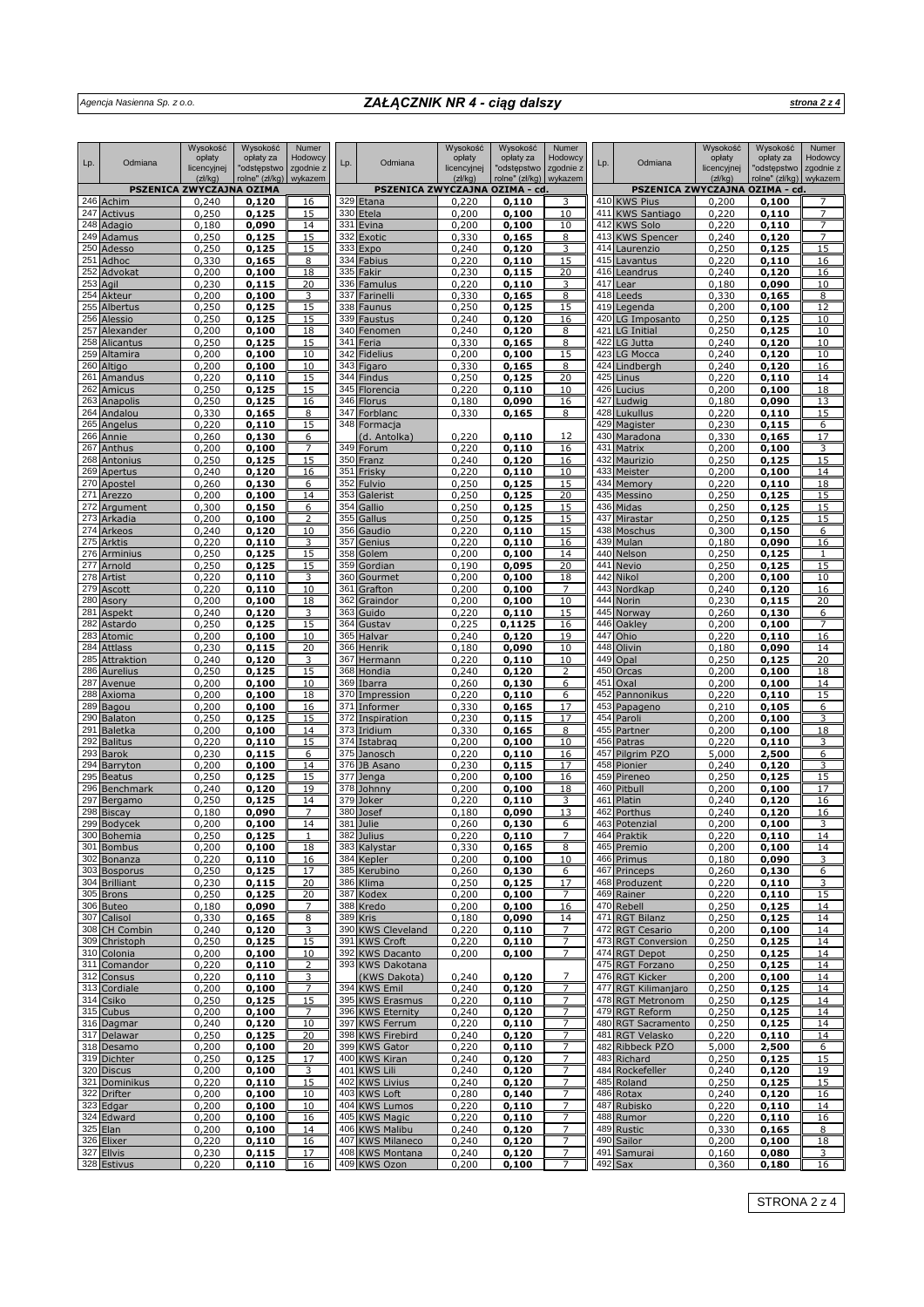# *ZAŁĄCZNIK NR 4 - ciąg dalszy strona 3 z 4*

|            |                               | Wysokość               | Wysokość                 | Numer                |     |                         | Wysokość               | Wysokość                 | Numer                |            |                           | Wysokość              | Wysokość                 | Numer                |
|------------|-------------------------------|------------------------|--------------------------|----------------------|-----|-------------------------|------------------------|--------------------------|----------------------|------------|---------------------------|-----------------------|--------------------------|----------------------|
| Lp.        | Odmiana                       | opłaty<br>licencyjnej  | opłaty za<br>"odstępstwo | Hodowcy<br>zgodnie z | Lp. | Odmiana                 | opłaty<br>licencyjnej  | opłaty za<br>'odstępstwo | Hodowcy<br>zgodnie z | Lp.        | Odmiana                   | opłaty<br>licencyjnej | opłaty za<br>'odstępstwo | Hodowcy<br>zgodnie z |
|            |                               | (z)/kq)                | rolne" (zł/kg) wykazem   |                      |     |                         | (zk/kg)                | rolne" (zł/kg)           | wykazem              |            |                           | (z)/kq)               | rolne" (zł/kg)           | wykazem              |
|            | PSZENICA ZWYCZAJNA OZIMA - cd |                        |                          |                      |     |                         | <b>PSZENŻYTO JARE</b>  |                          |                      |            |                           | ŻYTO JARE             |                          |                      |
|            | 493 Scout                     | 0,200                  | 0,100                    | 7                    |     | 551 Casimir             | 0,180                  | 0,090                    | 5                    |            | 617 Arantes               | 0,200                 | 0,100                    |                      |
| 494        | Sheriff                       | 0,240                  | 0,120                    | 19                   | 552 | Clayton PZO             | 0,300                  | 0,150                    | 6                    |            |                           | ŻYTO OZIME            |                          |                      |
| 495        | Sherpa                        | 0,230                  | 0,115                    | 17                   | 553 | Dublet                  | 0,180                  | 0,090                    | 2                    | 618        | Antonińskie               | 0,200                 | 0.100                    | 12                   |
| 496        | Silenus                       | 0,220                  | 0,110                    | 16                   | 554 | Mamut                   | 0,200                  | 0,100                    | 2                    | 619        | Conduct                   | 0,180                 | 0,090                    | $\overline{7}$       |
|            | 497 Sirtaki                   | 0,330                  | 0,165                    | 8                    |     | 555 Mazur               | 0,200                  | 0,100                    | 2                    | 620        | Dańkowskie                |                       |                          |                      |
| 498        | Skagen                        | 0,200                  | 0,100                    | 16                   | 556 | Milewo                  | 0,180                  | 0,090                    | 5                    |            | Agat                      | 0,180                 | 0,090                    | 2                    |
|            | 499 Skalmeje                  | 0,200                  | 0,100                    | 7                    | 557 | Milkaro                 | 0,180                  | 0,090                    | 5                    | 621        | Dańkowskie                |                       |                          |                      |
|            | 500 Smaragd<br>501 Sokal      | 0,230                  | 0,115                    | 20                   | 558 | Nagano                  | 0,180                  | 0,090                    | 2<br>2               | 622        | Amber<br>Dańkowskie       | 0,170                 | 0,085                    | 2                    |
| 502        | Solehio                       | 0,250<br>0,220         | 0,125<br>0,110           | 6<br>8               |     | 559 Puzon<br>560 Somtri | 0,200<br>0,260         | 0,100<br>0,130           | 6                    |            | <b>Diament</b>            | 0,170                 | 0,085                    | 2                    |
|            | 503 Speedway                  | 0,220                  | 0,110                    | 16                   | 561 | Sopot                   | 0,200                  | 0,100                    | 2                    | 623        | Dańkowskie                |                       |                          |                      |
| 504        | Spontan                       | 0,200                  | 0,100                    | 18                   |     | 562 Team PZO            | 0,260                  | 0.130                    | 6                    |            | Granat                    | 0,200                 | 0,100                    | 2                    |
|            | 505 SU Florian 1              |                        |                          |                      |     |                         | <b>PSZENŻYTO OZIME</b> |                          |                      | 624        | Dańkowskie                |                       |                          |                      |
|            | (Florian)                     | 0,220                  | 0,110                    | 16                   |     | 563 Adverdo             | 0,250                  | 0,125                    | 20                   |            | Hadron                    | 0,220                 | 0,110                    | 2                    |
|            | 506 Tabasco                   | 0,160                  | 0,080                    | 16                   |     | 564 Agostino            | 0,230                  | 0,115                    | 20                   | 625        | Dańkowskie                |                       |                          |                      |
|            | 507 Tacitus                   | 0,220                  | 0,110                    | 15                   |     | 565 Andiamo             | 0,250                  | 0,125                    | 20                   |            | Opal                      | 0,200                 | 0,100                    | 2                    |
|            | 508 Terence                   | 0,330                  | 0,165                    | 17                   |     | 566 Balu PZO            | 0,240                  | 0,120                    | 6                    | 626        | Dańkowskie                |                       |                          |                      |
| 509        | Tiger                         | 0,260                  | 0,130                    | 6                    |     | 567 Belcanto            | 0,220                  | 0,110                    | 2                    |            | Rubin                     | 0,200                 | 0,100                    | 2                    |
|            | 510 Titanus                   | 0,240                  | 0,100                    | 3                    |     | 568 Benetto             |                        |                          |                      | 627        | Dańkowskie                |                       |                          |                      |
|            | 511 Tobak                     | 0,220                  | 0,110                    | 16                   |     | (Sorento)               | 0,150                  | 0,075                    | 2                    |            | Skand                     | 0,220                 | 0,110                    | 2                    |
| 512        | <b>Tobias</b>                 | 0,250                  | 0,125                    | 15                   |     | 569 Borowik             | 0,180                  | 0,090                    | 5                    | 628        | Dańkowskie                |                       |                          |                      |
| 513        | Tommi                         | 0,200                  | 0,100                    | 16                   |     | 570 Borwo               | 0,180                  | 0,090                    | 5                    |            | <b>Turkus</b>             | 0,220                 | 0,110                    | $\overline{2}$       |
| 514        | Topkapi                       | 0,250                  | 0,125                    | 15                   | 571 | Claudius                | 0,220                  | 0,110                    | 16                   | 629        | <b>Dukato</b>             | 0,160                 | 0,080                    | 16                   |
| 515        | <b>Toras</b>                  | 0,230                  | 0,115                    | 20                   | 572 | Cosinus                 | 0,200                  | 0,100                    |                      | 630        | Inspector                 | 0,180                 | 0,090                    | 16                   |
| 516        | Torrild                       | 0,180                  | 0,090                    | 16                   | 573 | Cvrkon                  | 0,180                  | 0,090                    | 5                    | 631        | Marcelo                   | 0,180                 | 0,090                    | 7                    |
| 517        | Trapez                        | 0,250                  | 0,125                    | 17                   | 574 | Dinaro                  | 0,180                  | 0,090                    | 2                    | 632        | Recrut                    | 0,180                 | 0,090                    | 7                    |
| 518        | Tuareg                        | 0,200                  | 0,100                    | 16                   |     | 575 Fredro              | 0,200                  | 0,100                    | 2                    | 633        | Sellino                   | 0,180                 | 0,090                    | $\overline{7}$       |
| 519        | Turandot                      | 0,260                  | 0,130                    | 6                    |     | 576 Grenado             | 0,180                  | 0,090                    | 2                    | 634        | Vitallo                   | 0,180                 | 0.090                    | 7                    |
| 520        | Twister                       | 0,330                  | 0,165                    | $\overline{8}$       | 577 | Gringo                  | 0,180                  | 0,090                    | 2                    |            |                           | <b>OWIES</b>          |                          |                      |
|            | 521 Ubicus                    | 0,250                  | 0,125                    | 15                   | 578 | Kasyno                  | 0,230                  | 0,115                    | 2                    | 635        | Aragon                    | 0,160                 | 0,080                    | 16                   |
| 522        | Urbanus                       | 0,220                  | 0,110                    | 15                   | 579 | <b>KWS Aveo</b>         | 0,225                  | 0,1125                   | 7                    | 636        | Armani                    | 0,260                 | 0,130                    | 6                    |
| 523        | Viborg                        | 0,240                  | 0,120                    | 8                    |     | 580 KWS Trisol          | 0,200                  | 0,100                    | 7                    | 637        | Atego                     | 0,250                 | 0,125                    |                      |
| 524        | Viki                          | 0,250                  | 0,125                    | $\mathbf{1}$         | 581 | Leontino                | 0,150                  | 0,075                    | $\overline{2}$       | 638        | <b>Bingo</b>              | 0,200                 | 0,100                    | 5                    |
| 525<br>526 | Viriato                       | 0,200                  | 0,100                    | 14                   | 582 | Lombardo                | 0,230                  | 0,115                    | 20                   | 639        | Canyon                    | 0,160                 | 0,080                    | 16                   |
|            | Viscount<br>527 Vulcanus      | 0,200                  | 0,100                    | 7                    | 583 | Meloman<br>584 Mungis   | 0,200                  | 0,100                    | 5<br>7               | 640<br>641 | Dominik                   | 0,200                 | 0,100                    | 6                    |
|            |                               | 0,250                  | 0,125                    | 15<br>5              | 585 |                         | 0,200                  | 0,100                    | 5                    | 642        | Elegant                   | 0,200                 | 0,100                    | 5                    |
| 528        | Wilejka<br>529 Winnetou       | 0,220<br>0,210         | 0,110<br>0,105           | 6                    | 586 | Octavio<br>Orinoko      | 0,220<br>0,220         | 0,110<br>0,110           | 2                    | 643        | Flämingsgold<br>Gaillette | 0,200<br>0,180        | 0,100<br>0,090           | 14                   |
|            | 530 Zephyr                    | 0,330                  | 0,165                    | 8                    | 587 | Porto                   | 0,240                  | 0,120                    | $\overline{2}$       | 644        | Ivory                     | 0,160                 | 0,080                    | 16                   |
|            | 531 Zeppelin                  | 0,250                  | 0,125                    | 20                   | 588 | Probus                  | 0,200                  | 0,100                    | 5                    | 645        | Kurt                      | 0,230                 | 0,115                    | 6                    |
|            |                               | <b>PSZENICA TWARDA</b> |                          |                      |     | 589 Raptus              | 0,200                  | 0,100                    | 16                   | 646        | <b>KWS Contender</b>      | 0,200                 | 0,100                    |                      |
|            | 532 Auradur                   | 0,340                  | 0,170                    | 15                   |     | 590 Remiko              | 0,180                  | 0,090                    | 2                    | 647        | Max                       | 0,230                 | 0,115                    | 6                    |
|            | 533 Diadur                    | 0,340                  | 0,170                    | 15                   |     | 591 Rescue PZO          | 0,300                  | 0,150                    | 6                    | 648        | Monsun                    | 0,180                 | 0,090                    | 16                   |
|            | 534 Durofinus                 | 0,340                  | 0,170                    | 15                   |     | 592 Rhenio              | 0,240                  | 0,120                    | $\overline{7}$       | 649        | Moritz                    | 0,230                 | 0,115                    | 6                    |
|            | 535 Durofox                   | 0,340                  | 0,170                    | 15                   |     | 593 Robinson            | 0,300                  | 0,150                    | 6                    | 650        | Nawigator                 | 0,200                 | 0,100                    | 5                    |
|            | 536 Duromax                   | 0,340                  | 0,170                    | 15                   |     | 594 Rotondo             | 0,210                  | 0,105                    | $\overline{2}$       | 651        | Poseidon                  | 0,160                 | 0,080                    | 16                   |
|            | 537 Elsadur                   | 0,340                  | 0,170                    | 15                   | 595 | <b>Rufus</b>            | 0,200                  | 0,100                    | 16                   | 652        | Scorpion                  | 0,160                 | 0,080                    | 16                   |
|            | 538 Floradur                  | 0,340                  | 0,170                    | 15                   | 596 | Salto                   | 0,220                  | 0,110                    | 2                    | 653        | Simon                     | 0,230                 | 0,115                    | 6                    |
| 539        | Lupidur                       | 0,340                  | 0,170                    | 15                   | 597 | Securo                  | 0,240                  | 0,120                    | 6                    | 654        | Spartan                   | 0,160                 | 0,080                    | 16                   |
|            | 540 Malvadur                  | 0,340                  | 0,170                    | 15                   | 598 | Silverado               | 0,200                  | 0,100                    | 2                    | 655        | Tim                       | 0,230                 | 0,115                    | 6                    |
|            | 541 Rosadur                   | 0,340                  | 0,170                    | 15                   | 599 | SU Agendus              | 0,200                  | 0,100                    | 16                   | 656        | Troll                     | 0,230                 | 0,115                    | 6                    |
| 542        | Sambadur                      | 0,340                  | 0,170                    | 15                   |     | 600 SW Talentro         | 0,230                  | 0,115                    | 20                   | 657        | Typhon                    | 0,160                 | 0,080                    | 16                   |
| 543        | Tamadur                       | 0,340                  | 0,170                    | 15                   | 601 | <b>Tadeus</b>           | 0,200                  | 0,100                    | 16                   |            |                           |                       |                          |                      |
| 544        | Tempodur                      | 0,340                  | 0,170                    | 15                   | 602 | <b>Tantris</b>          | 0,240                  | 0,120                    | 6                    |            |                           |                       |                          |                      |
|            | 545 Tessadur                  | 0,340                  | 0,170                    | 15                   |     | 603 Tarzan              | 0,230                  | 0,115                    | 6                    |            |                           |                       |                          |                      |
|            |                               | <b>PSZENICA ORKISZ</b> |                          |                      |     | 604 Temuco              | 0,230                  | 0,115                    | <u>20</u>            |            |                           |                       |                          |                      |
|            | 546 Comburger                 | 1,400                  | 0,700                    | 6                    |     | 605 Tender PZO          | 0,240                  | 0,120                    | 6                    |            |                           |                       |                          |                      |
|            | 547 Filderstolz               | 1,400                  | 0,700                    | 6                    |     | 606 Toledo              | 0,220                  | 0,110                    | 2                    |            |                           |                       |                          |                      |
|            | 548 Franckenkorn              | 1,400                  | 0,700                    | 6                    |     | 607 Trapero             | 0,210                  | 0,105                    | 2                    |            |                           |                       |                          |                      |
|            | 549 Hohenloher                | 1,400                  | 0,700                    | 6                    |     | 608 Trefl               | 0,180                  | 0,090                    | 5                    |            |                           |                       |                          |                      |
|            | 550 Rokosz                    | 0,200                  | 0,100                    | 5                    |     | 609 Triamant            | 0,200                  | 0,100                    | 7                    |            |                           |                       |                          |                      |
|            |                               |                        |                          |                      |     | 610 Tribonus            | 0,200                  | 0,100                    | 15                   |            |                           |                       |                          |                      |
|            |                               |                        |                          |                      |     | 611 Tricanto            | 0,200                  | 0,100                    | 15                   |            |                           |                       |                          |                      |
|            |                               |                        |                          |                      |     | 612 Trimasso            | 0,300                  | 0,150                    | 6                    |            |                           |                       |                          |                      |
|            |                               |                        |                          |                      |     | 613 Trimaxus            | 0,200                  | 0.100                    | 15                   |            |                           |                       |                          |                      |
|            |                               |                        |                          |                      |     | 614 Trimester           | 0,180                  | 0,090                    | 7                    |            |                           |                       |                          |                      |
|            |                               |                        |                          |                      |     | 615 Trimmer             | 0,200                  | 0,100                    | 7                    |            |                           |                       |                          |                      |
|            |                               |                        |                          |                      |     | 616 Tulus               | 0,180                  | 0,090                    | 16                   |            |                           |                       |                          |                      |